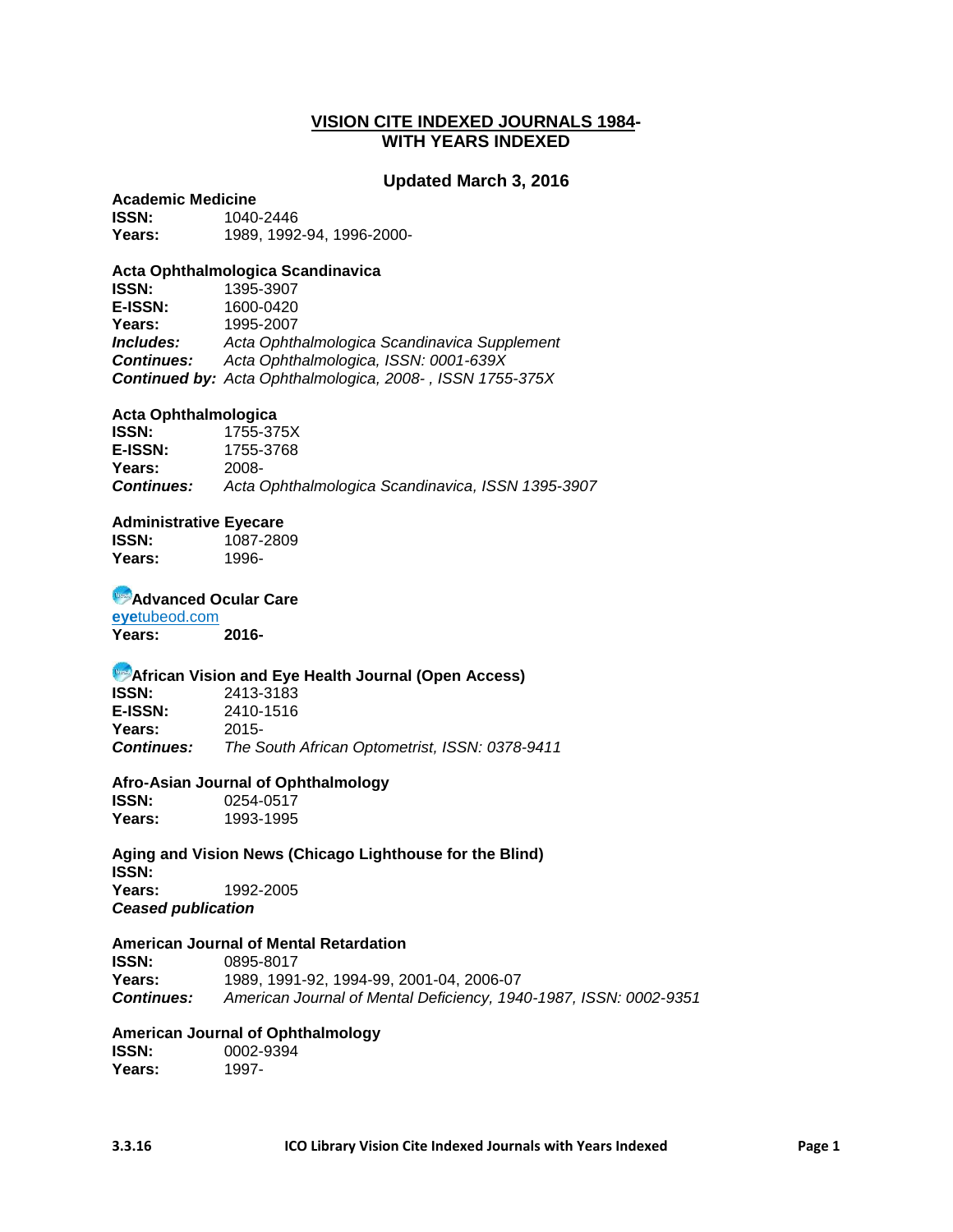#### **American Journal of Psychology**

| <b>ISSN:</b>   | 0002-9556                   |
|----------------|-----------------------------|
| <b>E-ISSN:</b> | 1939-8298                   |
| Years:         | 1985-2003, 2006, 2008, 2011 |

#### **American Journal of Public Health**

**ISSN**: 0090-0036 **Years:** 1999-2000, 2004

### **American Journal of Sports Medicine**

**ISSN:** 0363-5465 **E-ISSN:** 1552-3365 **Years:** 2016-

**American Optometric Association (AOA) News ISSN:** 0094-9620 **Years:** 1984-2013

#### **American Orthoptic Journal**

**ISSN:** 0065-955X **Years:** 1984-

### **Annals of Emergency Medicine**

**ISSN:** 0196-0644 **Years:** 1997-2004, 2006-07

#### **Annals of Internal Medicine**

**ISSN:** 0003-4819 **Years:** 1985-87, 1989-99, 2001, 2003-04, 2006-07, 2009-

# **Annals of Neurology**

**ISSN:** 0364-5134 **Years:** 1986-2007, 2009-2011

#### **Annals of Ophthalmology**

**ISSN:** 1530-4086<br> **Years:** 1984-2010 **Years:** 1984-2010

**Annual Review of Vision Science**

**ISSN:** 2374-4650<br>Years: 2016-Years:

#### **AOA Focus**

**ISSN:** 2333-3618 **Years:** 2014-

#### **AOA State Legislation Update Years:** Dec. 2001

### **Archives of Neurology**

**ISSN:** 0003-9940 **Years:** 1986-2012 *Continues: [A.M.A. Archives of Neurology, ISSN: 2330-9644](https://catalyst.library.jhu.edu/catalog?q=%222330-9644%22&search_field=number&suppress_spellcheck=1) Continued by: JAMA Neurology, ISSN: 2168-6157*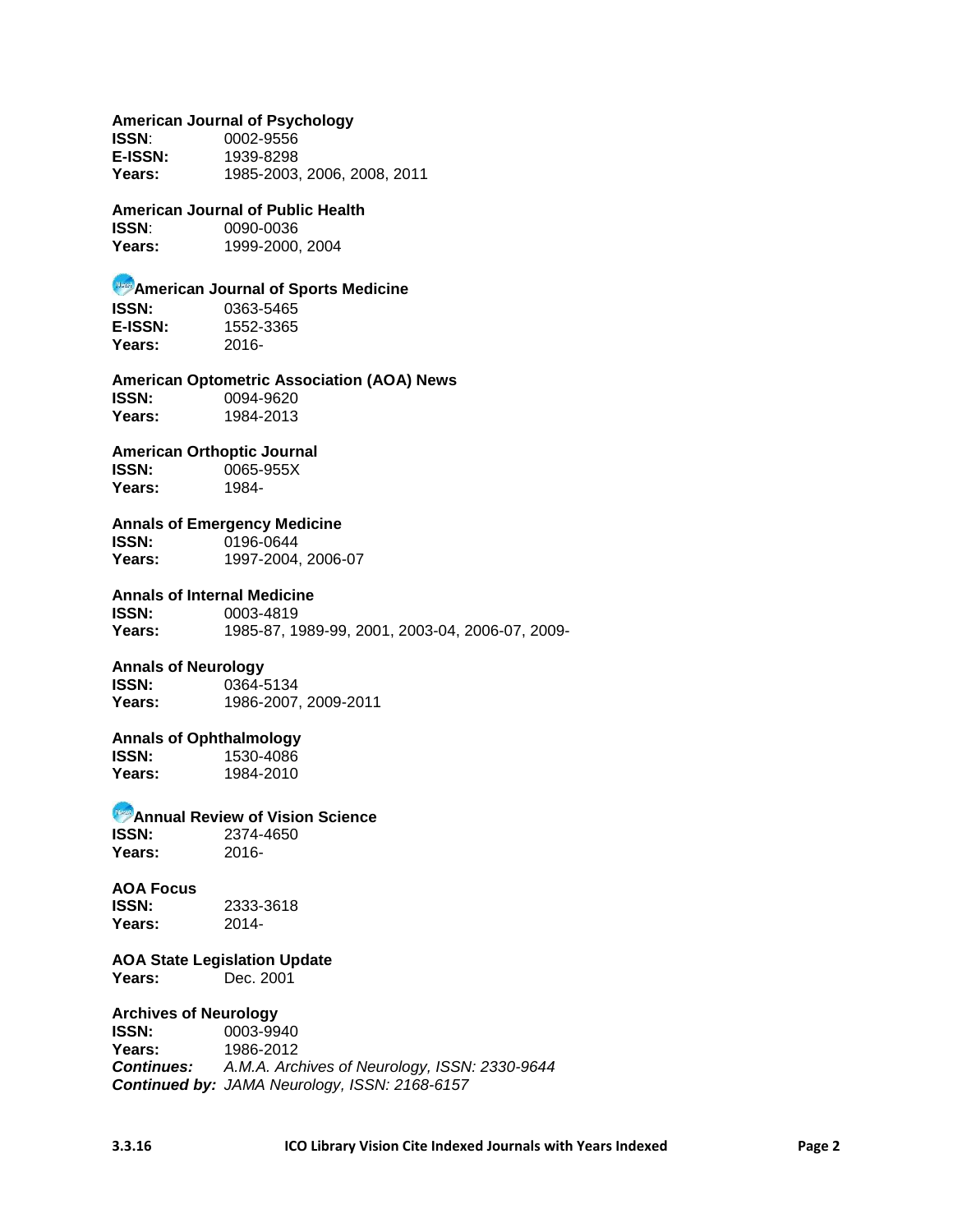#### **Archives of Ophthalmology**

**ISSN:** 0003-9950 **Years:** 1984-2012<br>**Continues:** A.M.A. Arc. *Continues: [A.M.A. Archives of Ophthalmology, ISSN: 2374-765X](https://catalyst.library.jhu.edu/catalog?q=%222374-765X%22&search_field=number&suppress_spellcheck=1) Continued by: JAMA Ophthalmology, 2013- , ISSN 2168-6173*

#### **Arizona Focal Point**

**Years:** 1991, 1994-95, 1997-2000, 2002-03, 2006-2014

#### **Asia-Pacific Journal of Ophthalmology**

**ISSN:** 0129-1653 **E-ISSN:** 2162-0989 **Years:** 2012-

**Asian Journal of Ophthalmology** (Open Access) **ISSN:** 1560-2133 **E-ISSN:** 0129-1653 **Years:** 2011-

#### **Australian Optometry**

**Years:** 1983-85, 1991- *Supplement: Practice, 2001-2013 Supplement: Ophthalmic Lenses, 2002-2011 Supplement: Pharma, 2008-*

#### **Australian Orthoptic Journal**

**ISSN:** 0814-0936 **Years:** 1984-87, 1989-97, 1999-2000, 2002-03, 2005, 2007-

#### **Behavioral Aspects of Vision Care**

**Years:** 1998-2002

#### **Behavioural Optometry**

**ISSN:** 1035-7637 **Years:** 1990-96, 1999-2003, 2006-2009

#### **Behavioral Pediatrics**

**ISSN:** 0196-206X 1984, 1986, 1988, 1990-92, 1995-98

#### **Binocular Vision and Strabismus Quarterly**

**ISSN:** 2160-5904<br>**Years:** 1985–1987 **Years:** 1985, 1987-2010 *Continues: [Binocular Vision and Eye Muscle Surgery Quarterly, ISSN: 1073-001X](https://catalyst.library.jhu.edu/catalog?q=%221073-001X%22&search_field=number&suppress_spellcheck=1) Continued by: Binocular Vision and Strabology Quarterly, Simm's Romano's, 2011- , ISSN 2160-5351*

#### **Binocular Vision and Strabology Quarterly, Simm's Romano's**

**ISSN:** 2160-5351 **E-ISSN:** 2160-5904 **Years:** 2011-2013 *Continues: Binocular Vision and Strabismus Quarterly, ISSN 2160-5904 Ceased publication 2013*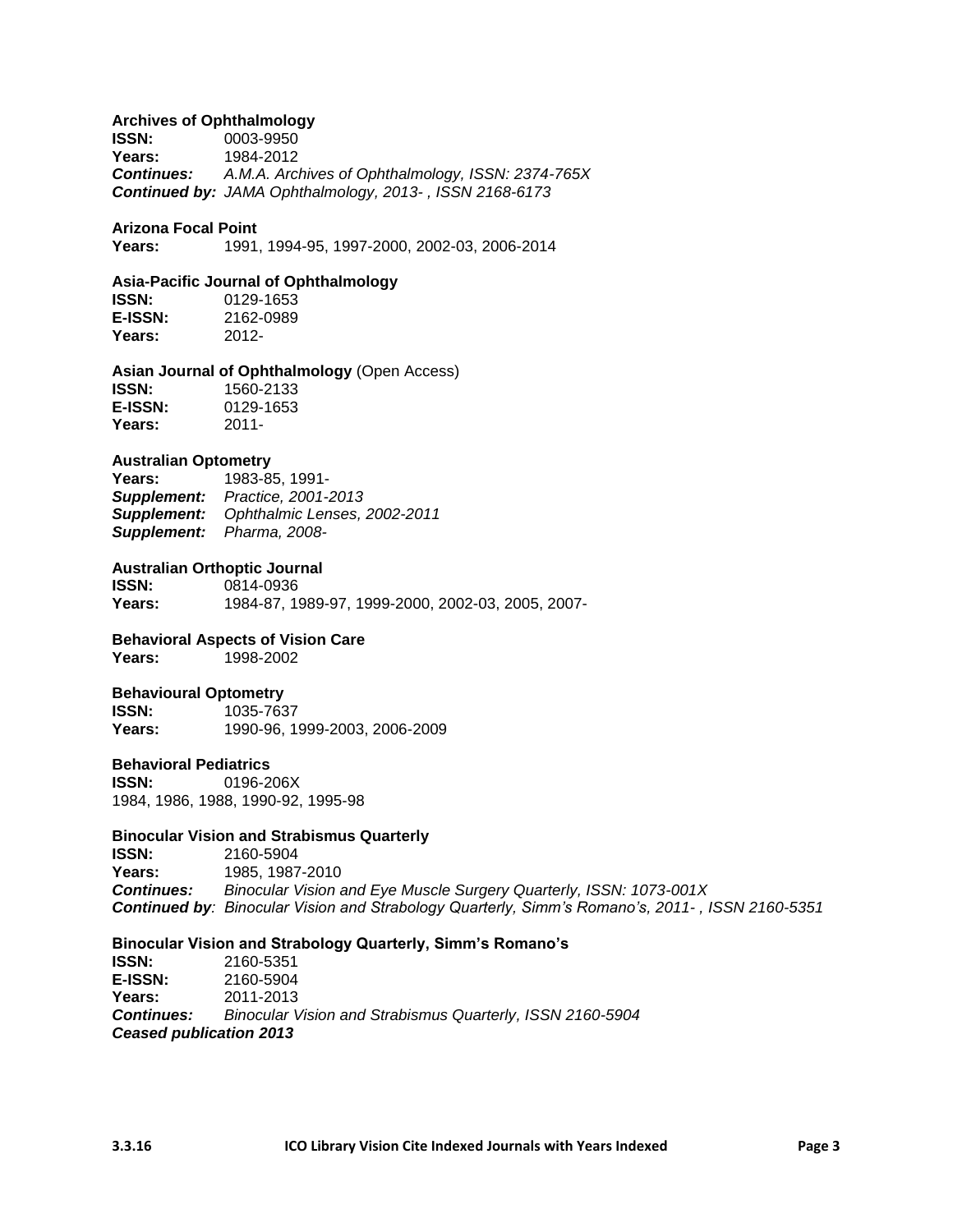#### **British and Irish Orthoptic Journal**

**ISSN:** 1743-9868 **Years:** 2004- *Continues: British Orthoptic Journal, 1939-2003, ISSN 0068-2314*

#### **British Journal of Ophthalmology**

**ISSN:** 0007-1161 **E-ISSN:** 1468-2079 **Years:** 1984-

# **British Journal of Sports Medicine**<br>**ISSN:** 1473-0480

**ISSN:** 1473-0480 **E-ISSN:** 0306-3674 **Years:** 2016-

### **British Journal of Visual Impairment**

**ISSN:** 0264-6196 **Years:** 1986-

#### **British Orthoptic Journal**

**ISSN:** 0068-2314 **Years:** 1984-2003 *Continued by: British and Irish Orthoptic Journal, 2004- , ISSN 1743-9868*

#### **California Optometry**

**ISSN:** 0273-804X **Years:** 1984-2014 *Ceased publication 2014*

#### **Canadian Journal of Ophthalmology/Journal Canadien d'Ophtalmologie**

**ISSN:** 0008-4182 **E-ISSN:** 1715-3360 **Years:** 1993- *Supersedes: Transactions of the Canadian Ophthalmological Society Annual Meeting,ISSN 0068-9408*

### **Canadian Journal of Optometry<br>ISSN:** 0045-5075

**ISSN:** 0045-5075 **Years:** 1986-1999 *Ceased publication*

#### **Child Development**

**ISSN:** 0009-3920<br>**E-ISSN:** 1467-8624 **E-ISSN:** 1467-8624 **Years:** 1984, 1986-97, 1999-2003, 2006-07, 2009, 2011-

#### **CJO: Canadian Journal of Optometry/RCO: Revue Canadienne d'Optometrie ISSN:** 0045-5075<br>**Years:** 1987-Years:

**CLAO Journal ISSN:** 0733-8902 **Years:** 1984-2002

*Continues: [Contact and Intraocular Lens Medical Journal, ISSN: 0360-1358](https://catalyst.library.jhu.edu/catalog?q=%220360-1358%22&search_field=number&suppress_spellcheck=1) Continued by: [Eye and Contact Lens,](https://catalyst.library.jhu.edu/catalog?q=%22Eye+and+contact+lens%22&suppress_spellcheck=1) 2002- , ISSN: 1542-2321*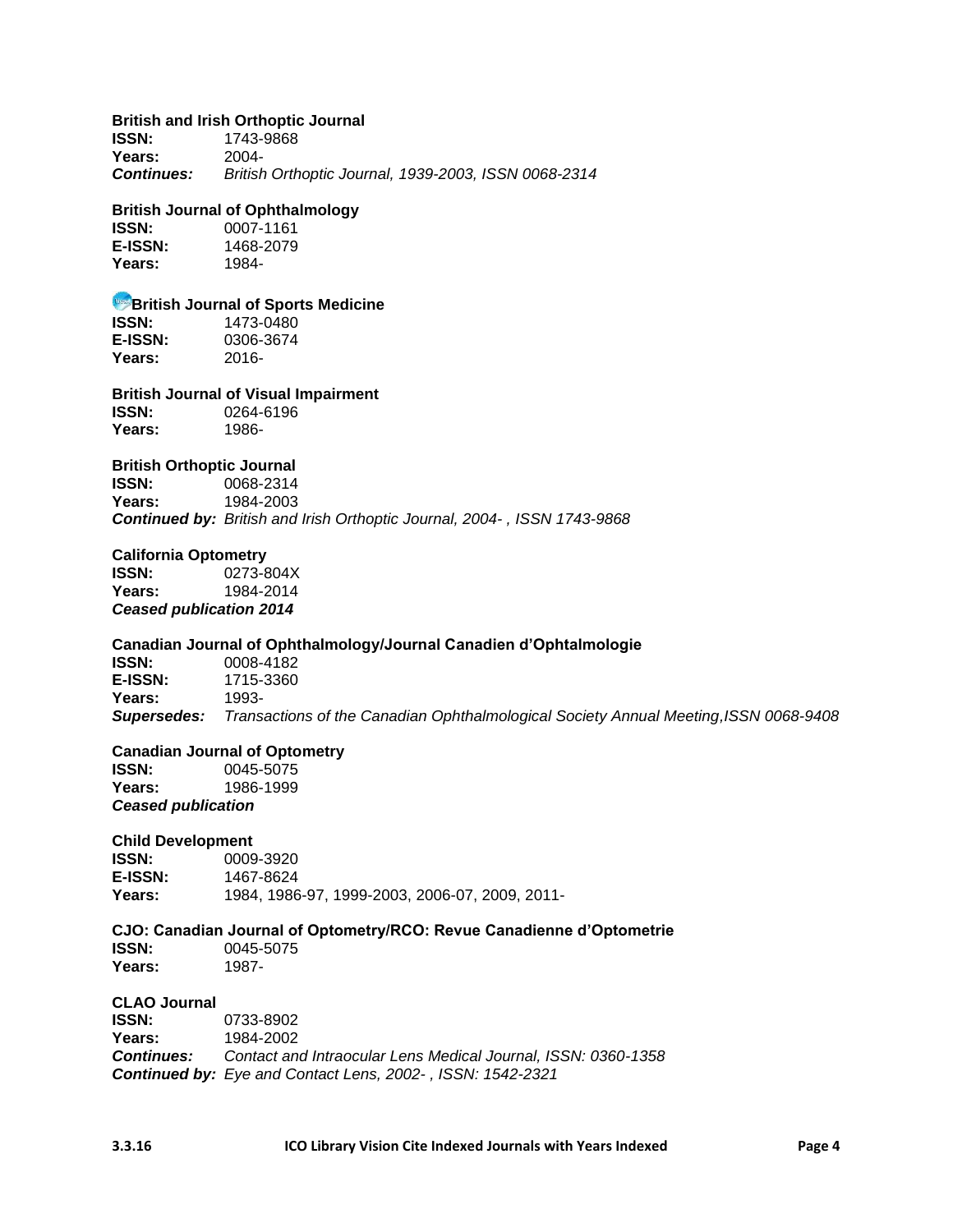#### **Clinical and Experimental Ophthalmology**

**ISSN:** 1442-6404 **E-ISSN:** 1442-9071 **Years:** 2000- *Continues: [Australian and New Zealand Journal of Ophthalmology, 1985-1999,](https://catalyst.library.jhu.edu/catalog?q=%220814-9763%22&search_field=number&suppress_spellcheck=1) ISSN: 0814-9763*

#### **Clinical and Experimental Optometry**

| <b>ISSN:</b>      | 0816-4622                                                   |
|-------------------|-------------------------------------------------------------|
| <b>E-ISSN:</b>    | 1444-0938                                                   |
| Years:            | 1999-                                                       |
| <b>Continues:</b> | Australian Journal of Optometry, 1959-1985, ISSN: 0045-0642 |

# **Clinical Optometry (Open Access)**<br>E-ISSN: 1179-2752

**E-ISSN:** 1179-2752 **Years:** 2016-

#### **Clinical Pediatrics**

| <b>ISSN:</b> | 0009-9228                                                                           |
|--------------|-------------------------------------------------------------------------------------|
| E-ISSN:      | 1938-2707                                                                           |
| Years:       | 1984. 1986-89. 1991-2004. 2006-07. 2009-11                                          |
| Formed by:   | The union of American Practitioner and Digest of Treatment, Archives of Pediatrics, |
|              | ISSN 0096-6630, and Quarterly Review of Pediatrics, ISSN 0097-0107                  |

#### **Clinical Refractive Optometry**

**ISSN:** 1705-4850<br> **Years:** 2003-2013 **Years:** 2003-2013

#### **College Teaching**

**ISSN:** 8756-7555 **E-ISSN:** 1930-8299<br>**Years:** 1987, 1990 **Years:** 1987, 1990-92, 1994-96

# **Color Research and Application**

**ISSN:** 0361-2317<br>**E-ISSN:** 1520-6378 **E-ISSN:** 1520-6378 **Years:** 1986, 2001-

#### **Comprehensive Ophthalmology Update**

**ISSN:** 1527-7313<br> **Years:** 2000-2007 **Years:** 2000-2007

**Connecticut Association Optometrists Newsletter Years:** 2003-2014

# **Contact Lens and Anterior Eye**

**ISSN:** 1367-0484 **E-ISSN:** 1476-5411 **Years:** 1997, 2002- *Continues: Journal of the British Contact Lens Association Absorbed: International Contact Lens Clinic, 2001 Includes supplement*

### **Contact Lens Spectrum**

**ISSN:** 0885-9175 **Years:** 1986-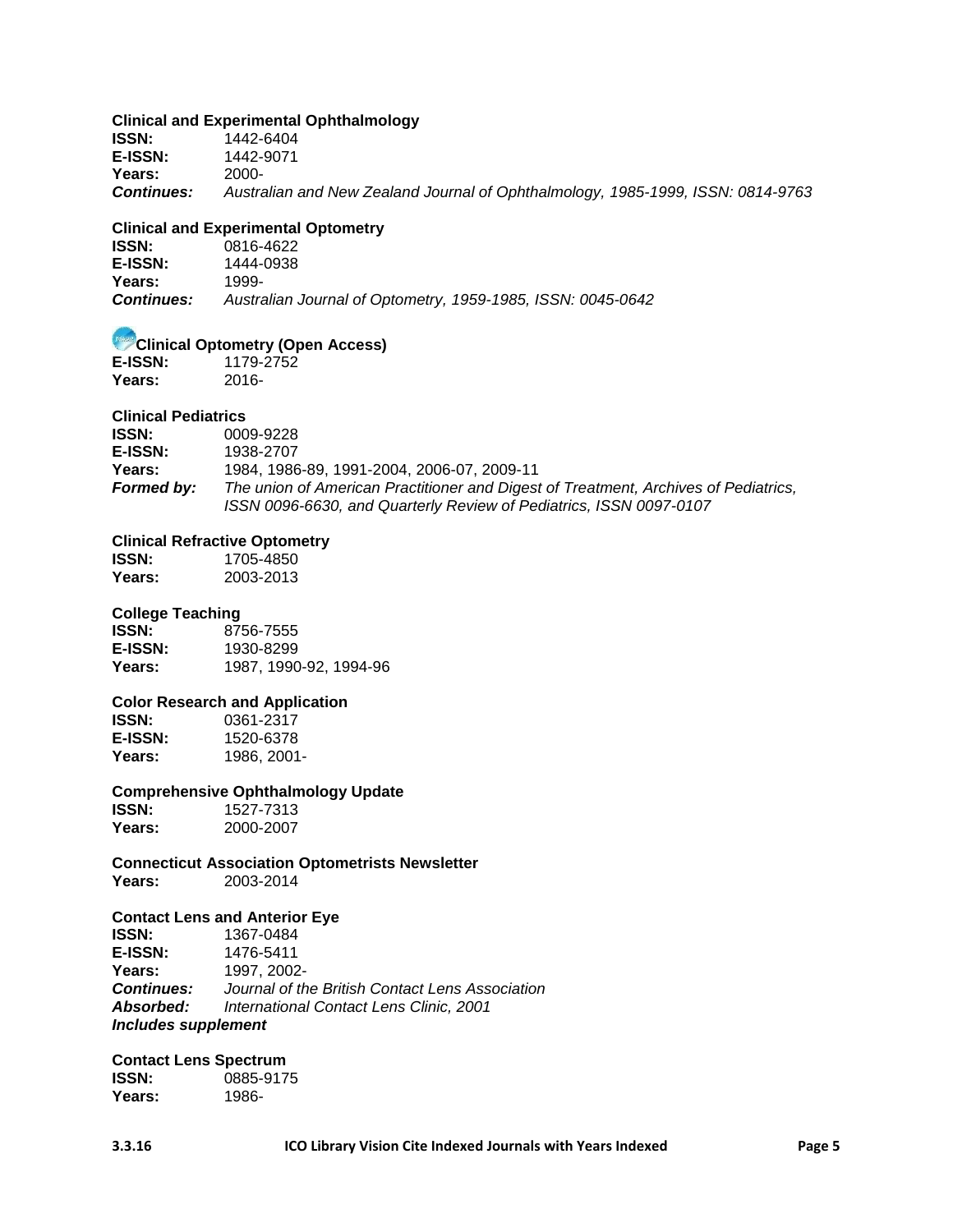#### **Contact Lens Update**

| <b>ISSN:</b> | 0885-9264              |
|--------------|------------------------|
| Years:       | 1990-91, 1998, 2004-05 |

#### **Contemporary Clinical Trials**

**ISSN:** 1551-7144<br>**E-ISSN:** 1559-2030

**E-ISSN:** 1559-2030

**Years:** 2006, 2011-12, 2015-

*Note: In Feb. 2004, the Society for Clinical Trials launched Clinical Trials as the Society's official journal, while Controlled Clinical Trials continued to be published separately. In 2005 Controlled Clinical Trials became Contemporary Clinical Trials, still published by Elsevier.*

# **Controlled Clinical Trials<br>ISSN:** 0197-2456

**ISSN:** 0197-2456<br>**E-ISSN:** 1879-050X **E-ISSN:** 1879-050X **Years:** 1991-94, 1997-99, 2001, 2003-04 *Superseded by:Contemporary Clinical Trials Ceased with: Vol. 25, Issue 6 (Dec. 2004)*

#### **Cornea-PA**

| ISSN:  | 0277-3740 |
|--------|-----------|
| Years: | 1983-     |

**Cross Section: the quarterly newsletter Years:** 2001

#### **CTD News**

**ISSN:** 1062-6743 **Years:** 1996-1999, 2001-02

#### **Current Eye Research**

| ISSN:          | 0271-3683 |
|----------------|-----------|
| <b>E-ISSN:</b> | 1460-2202 |
| Years:         | 1984-     |

#### **Current Opinion in Neurology**

**ISSN:** 1350-7540 **Years:** 1998-2012 *Continues: [Current Opinion in Neurology and Neurosurgery, 1988-1993, ISSN: 0951-7383](https://catalyst.library.jhu.edu/catalog?q=%220951-7383%22&search_field=number&suppress_spellcheck=1)*

# **Current Opinion in Ophthalmology**

**ISSN:** 1040-8738<br>**E-ISSN:** 1531-7021 **E-ISSN:** 1531-7021 **Years:** 1990- *Supplement: Current World Literature, ISSN: 1074-5564*

#### **Cutaneous and Ocular Toxicology**

**ISSN:** 1556-9535 **Years:** 2005- *Continues: Journal of Toxicology, Cutaneous & Ocular Toxicology, 1982-2004, ISSN: 1532-2505*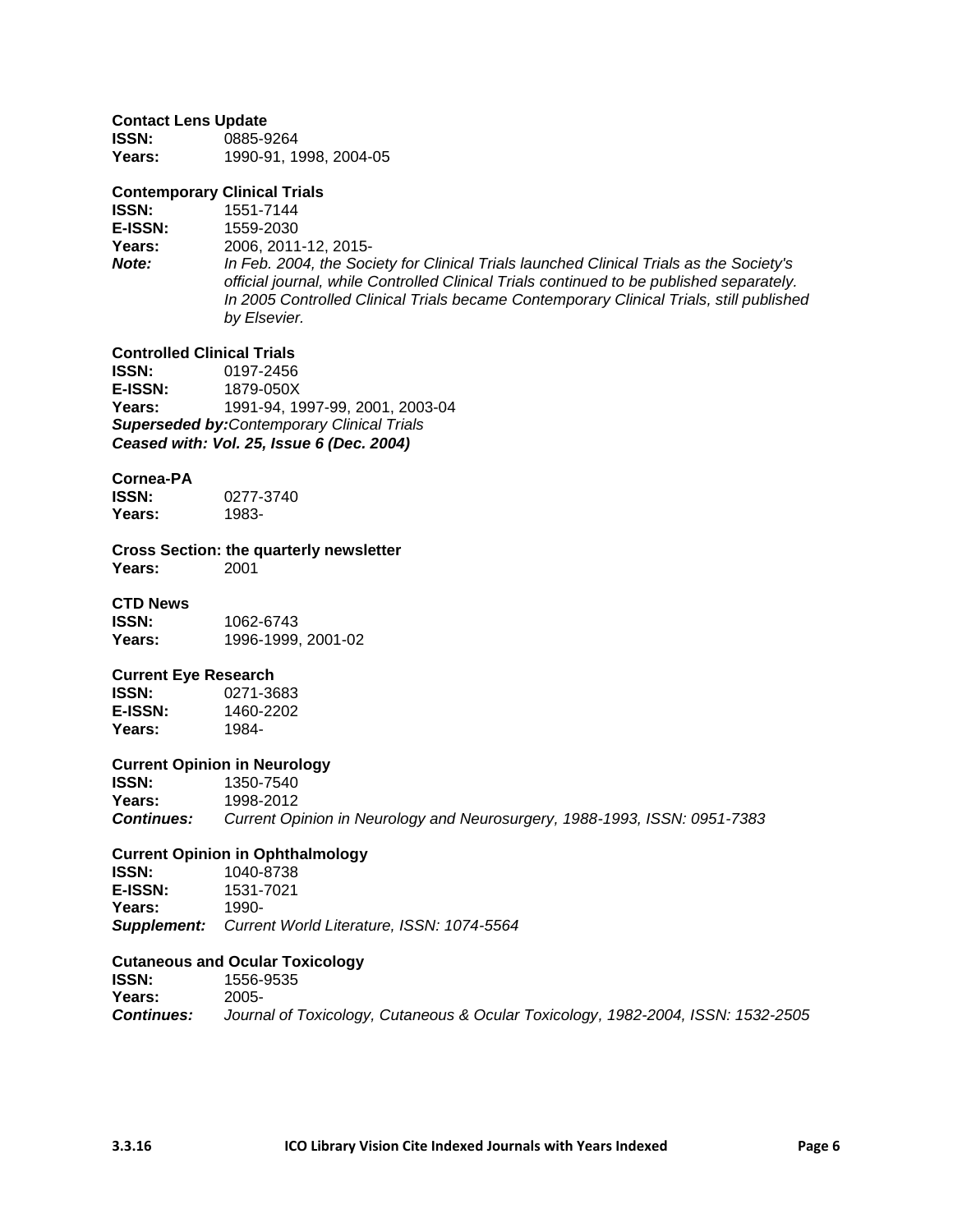#### **Developmental Disabilities Research Reviews**

**ISSN:** 1940-5529 **Years:** 2008-2013 *Continues in part:Mental Retardation and Developmental Disabilities Research Reviews ISSN: 1098-2779*

*Ceased in 2013*

#### **Developmental Medicine and Child Neurology ISSN:** 0012-1622<br>**E-ISSN:** 1469-8749 **E-ISSN:** 1469-8749 **Years:** 1987- *Supplement: Developmental Medicine and Child Neurology, ISSN 0419-0238, which continues: [Cerebral Palsy Bulletin. Supplement](https://catalyst.library.jhu.edu/catalog?q=%22Cerebral+palsy+bulletin.+Supplement%22&suppress_spellcheck=1) Continues: [Cerebral Palsy Bulletin,](https://catalyst.library.jhu.edu/catalog?q=%22Cerebral+palsy+bulletin%22&suppress_spellcheck=1) 1958-1961 Continued in part by: [American Academy for Cerebral Palsy and Developmental Medicine](https://catalyst.library.jhu.edu/catalog?q=%22American+Academy+For+Cerebral+Palsy+%26+Developmental+Medicine.+Meeting.%22+%22Abstracts%22&suppress_spellcheck=1) [Meeting Abstracts 1986-](https://catalyst.library.jhu.edu/catalog?q=%22American+Academy+For+Cerebral+Palsy+%26+Developmental+Medicine.+Meeting.%22+%22Abstracts%22&suppress_spellcheck=1)*

#### **Developmental Neuropsychology**

| <b>ISSN:</b> | 1532-6942                              |
|--------------|----------------------------------------|
| E-ISSN:      | 8756-5641                              |
| Years:       | 1985-87, 1990-96, 1998-2003, 2006-2010 |

#### **Developmental Psychology**

| <b>ISSN:</b> | 0012-1649                               |
|--------------|-----------------------------------------|
| Years:       | 1984-88, 1990-2002, 2004, 2006-07, 2011 |

# **Dispensing Optics**

**ISSN:** 0954-3201 **Years:** 1986-

#### **Documenta Ophthalmologica**

**ISSN:** 0012-4486 **Years:** 1983-

### **DrugLink**

**ISSN:** 1089-5590 **Years:** 2001-03, 2006

**European Journal of Ophthalmology ISSN:** 1120-6721

Years:

#### **Evidence Based Eye Care**

**ISSN:** 1525-8599 **Years:** 1999-2004, 2016-

#### **Evidence Based Medicine**

**ISSN:** 1473-6810 **Years:** 1999-2004, 2016-

#### **Exceptional Children**

| <b>ISSN:</b> | 0014-4029                             |
|--------------|---------------------------------------|
| Years:       | 1984, 1986-87, 1991-93, 1997-98, 2007 |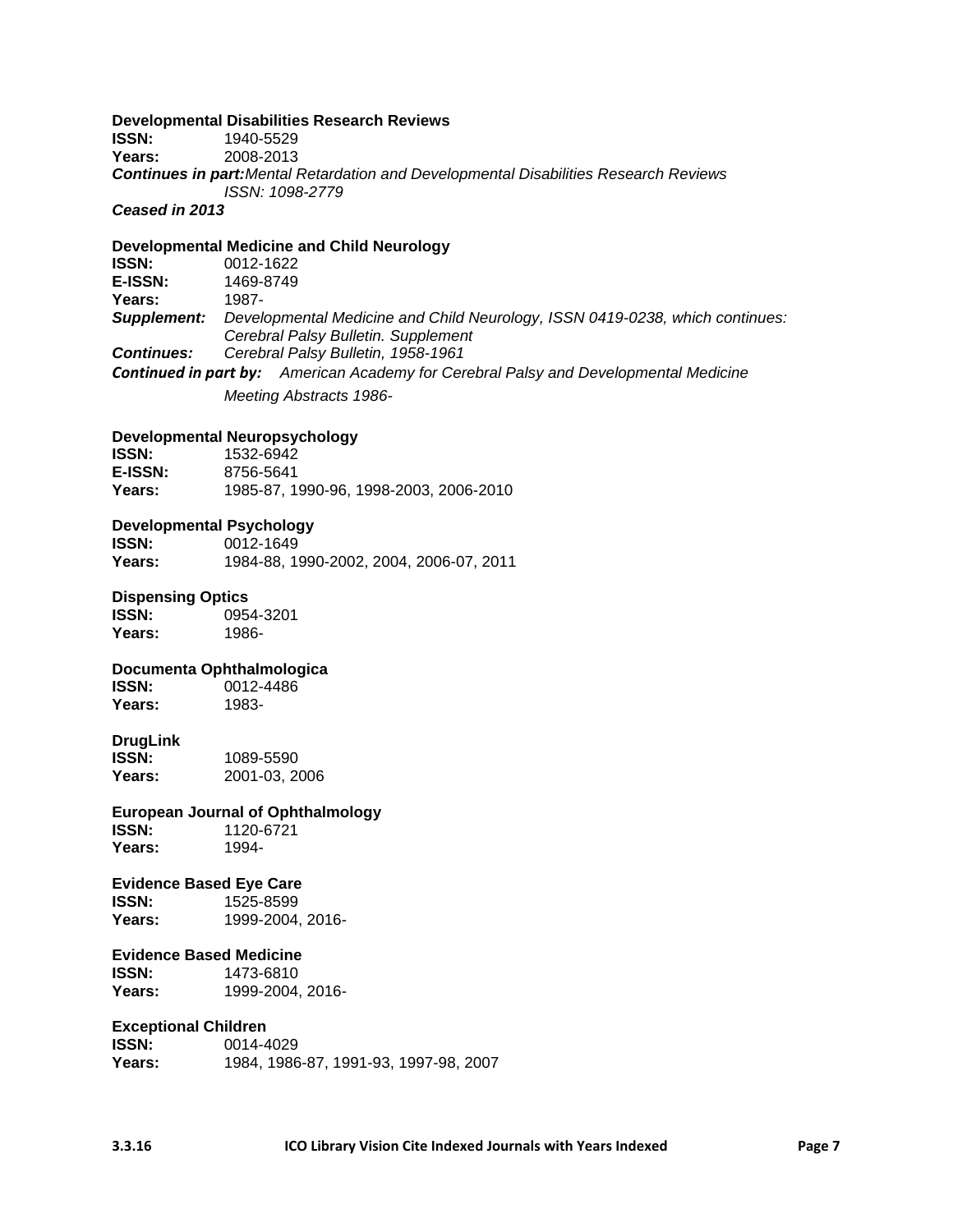#### **Exceptional Parent**

**ISSN:** 0046-9157 **Years:** 1991-95, 1997-98, 2001, 2006-07

#### **Experimental Eye Research**

**ISSN:** 0014-4835 **Years:** 1983-

# **Experimental Neuropsychology**

**ISSN:** 1380-3395<br>**Years:** 1986.1988 **Years:** 1986, 1988-2007

### **Expert Review of Ophthalmology**

**ISSN:** 1746-9899<br>**Years:** 2007-Years:

### **Eye**

| ISSN:  | 0950-222X |
|--------|-----------|
| Years: | 1987-     |

#### **Eye and Contact Lens**

| <b>ISSN:</b>      | 1542-2321                                |
|-------------------|------------------------------------------|
| Years:            | 2002-                                    |
| <b>Continues:</b> | CLAO Journal, 1984-2002, ISSN: 0733-8902 |

#### **Eye and Vision (Open Access)**

**E-ISSN:** 2326-0254 **Years:** 2016-

#### **Eye on Education**

**Years:** 2002

#### **Eye on Oregon Years:** 1994-95, 1998, 2002-04, 2006-2013

#### **Eyecare Business: the magazine for progressive dispensing (Open Access) ISSN:** 0885-9167 **Years:** 1987-89, 1991-94, 1996, 2000-

# **EyeNet**

1097-2986<br>1997-Years:

# **FDA Consumer**

**ISSN:** 0362-1332 **Years:** 1987, 1989-96, 1998-2003, 2006

#### **Focal Points: clinical modules for ophtahmologists**

**ISSN:** 0891-8260 Years: 1984-85, 1988-

# **Generations**

**ISSN:** 0738-7806<br>**Years:** 2002-03.2 **Years:** 2002-03, 2006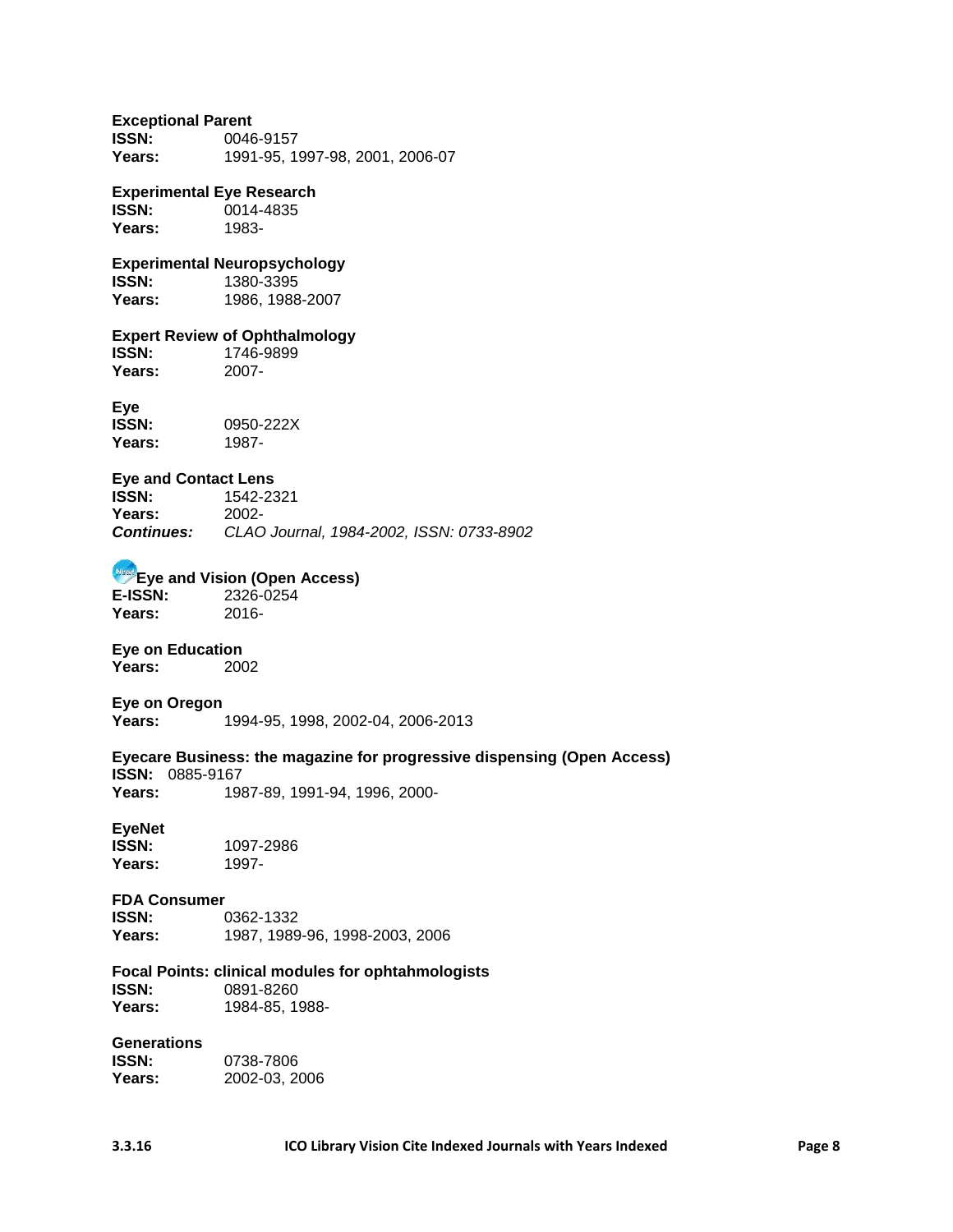**Gerontology and Geriatrics Education**

**Years:** 1984, 1991

**Graefe's Archive for Clinical and Experimental Ophthalmology ISSN:** 0721-832X **Years:** 1987-

#### **Hastings Center Report**

**ISSN:** 0093-0334<br> **Years:** 1988.1999 **Years:** 1988, 1999

**Hawaii Optometric Association Newsletter Years:** 1993, 1997-98, 2002

**Health Care Management Review Years:** 1984, 1987, 1996-98

**Heredity ISSN:** 1365-2540

**Years:** 2016-

**High Performance Optometry ISSN:** 0894-5810 **Years:** 1991-2000, 2002, 2004-05

**Highlights of Ophthalmology Journal ISSN:** 1819-2432 **Years:** 1984- *Print ceased*

**Human Factors ISSN:** 0018-7208<br> **Years:** 1986-2004 **Years:** 1986-2004

**I-Perception (Open Access) E-ISSN:** 2041-6695 **Years:** 2010-

**ICO Matters: newsletter of the ICO Years:** 1997-98, 2001-03, 2005-

# **Indian Journal of Neurotrauma**<br>**ISSN:** 0973-0508

**ISSN:** 0973-0508 **Years:** 2016-

**Indian Journal of Ophthalmology ISSN:** 0301-4738 **Years:** 1990-

**Infant Behavior and Development**

**ISSN:** 0163-6383 **Years:** 1984, 1987-2004, 2006-07, 2009-11, 2016-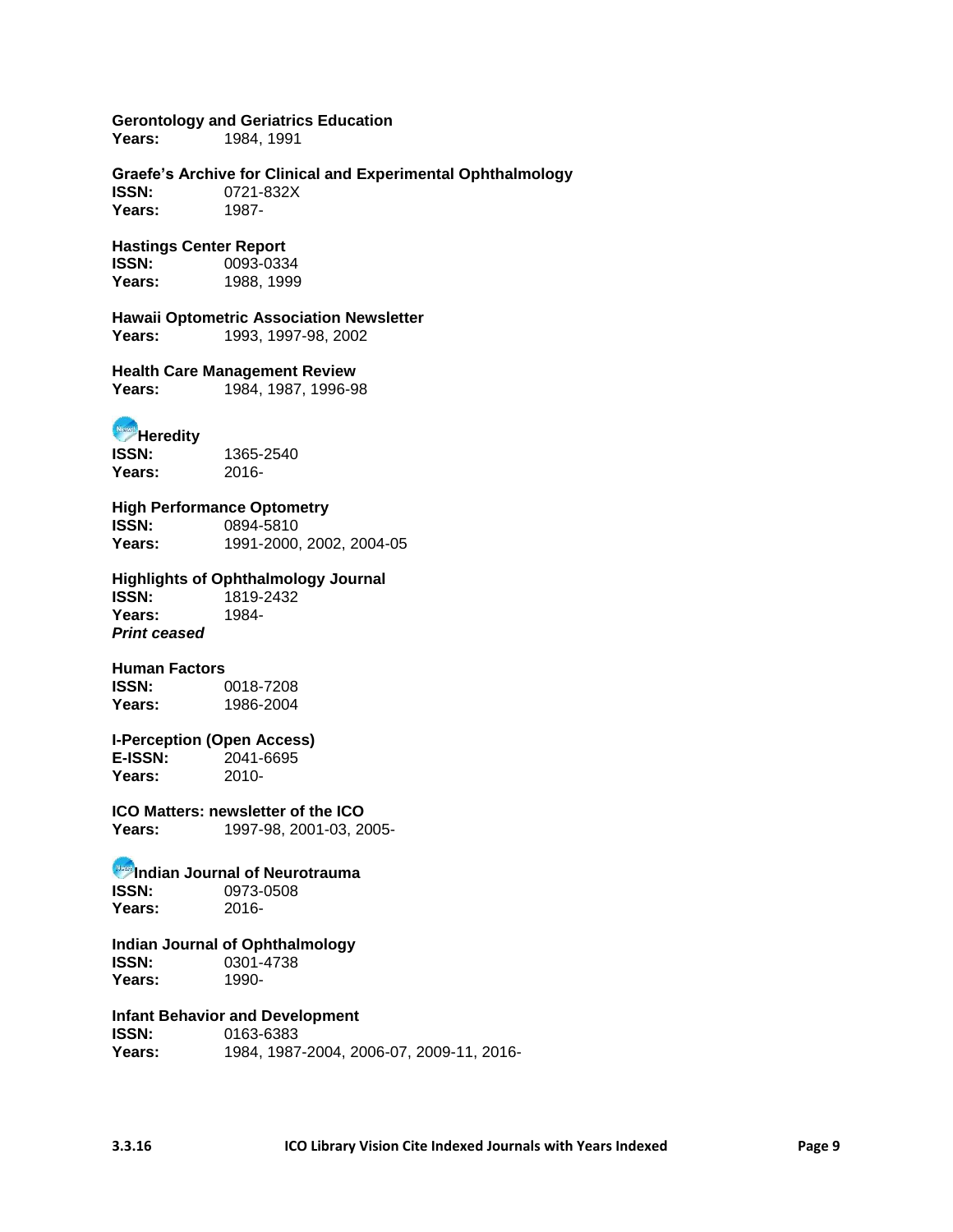#### **Infants and Young Children**

**ISSN:** 0896-3746 **Years:** 1989, 1993-96, 1998, 2001-02, 2006

#### **Innovation**

**ISSN:** 1431-8059 **Years:** 1996, 1998-2001

### **International Contact Lens Clinic**

**Years:** 1978-2002 **International Eyecare** *Absorbed: International Contact Lens Clinic, 2001*

**International Journal of Health Policy and Management (Open Access) E-ISSN:** 2322-5939 **Years:** 2016-

**International Journal of Ophthalmic Practice ISSN:** 2044-5504 **Years:** 2013-2015 *Ceased publication*

# **International Ophthalmology**

**ISSN:** 1573-2630 **Years:** 1984-

**Interprofessional Optometry (Open Access) E-ISSN:** 2381-3822 **Years:** 2016-

**Investigative Ophthalmology and Visual Science IOVS ISSN:** 0146-0404<br>**E-ISSN:** 1552-5783 **E-ISSN:** 1552-5783 **Years:** 1984- *Print ceased 2009*

#### **JAMA: Journal of the American Medical Association**

**ISSN:** 0098-8484 **E-ISSN:** 1538-3598 **Years:** 1930-31, 1960, 1984-2004, 2006-

#### **JAMA Neurology**

**ISSN:** 2168-6149<br>**E-ISSN:** 2168-6157 **E-ISSN:** 2168-6157 **Years:** 2013- *Continues: Archives of Neurology*

#### **JAMA Ophthalmology**

**ISSN:** 2168-6165 **E-ISSN:** 2168-6173 **Years:** 2013- *Continues: Archives of Ophthalmology*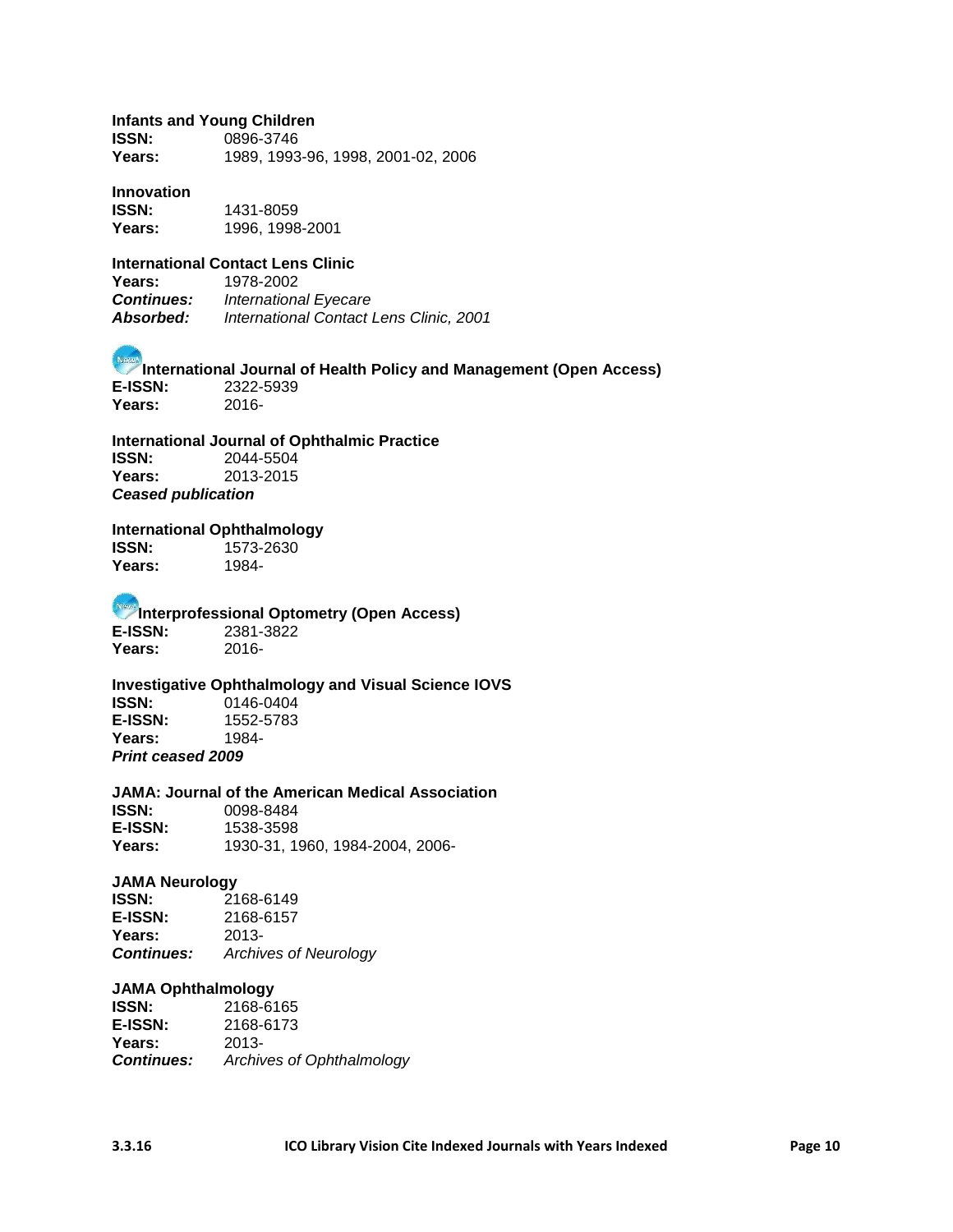#### **Japanese Journal of Ophthalmology**

**ISSN:** 0021-5155 **Years:** 1990-

### **Journal of AAPOS**

**ISSN:** 1091-8531<br>**Years:** 1997-Years:

# **Journal of Adolescent and Adult Literacy**

**ISSN:** 1081-3004 **Years:** 1998, 2000, 2002, 2004, 2006-07 *Continues: Journal of Reading, ISSN 0022-4103*

**Journal of Behavioral Optometry (OEP) Years:** 1990-2012 *Ceased publication 2013*

#### **Journal of Cataract and Refractive Surgery**

**ISSN:** 0886-3350 **Years:** 1986-

### **Journal of Clinical and Experimental Neuropsychology**

**ISSN:** 1744-411X Years: 1986, 1988-2011

#### **Journal of Clinical Neurophysiology**

**ISSN:** 0736-0258<br>**Years:** 1984, 1987 **Years:** 1984, 1987-2001, 2003, 2006-2011

### **Journal of Cognitive Neuroscience**

**ISSN:** 1530-8898 **Years:** 1989-2004, 2006-

### **Journal of Cognitive Rehabilitation**

**ISSN:** 1062-2969 **Years:** 1992-93, 1999-2001, 2003

#### **Journal of Current Ophthalmology (Open Access)**<br>E-ISSN: 2452-2325 **E-ISSN:** 2452-2325 **Years:** 2016-

**Journal of Developmental and Behavioral Pediatrics: JDBP ISSN:** 0196-206X **Years:** 1984, 1986, 1988, 1990-92, 1995-98, 2001, 2003, 2006 *2005-have title: Journal of Developmental and Behavioral Pediatrics*

### **Journal of Experimental Psychology: human perception and performance ISSN:** 0096-1523

**Years:** 1984-

#### **Journal of Glaucoma**

**ISSN:** 1057-0829 **Years:** 1992-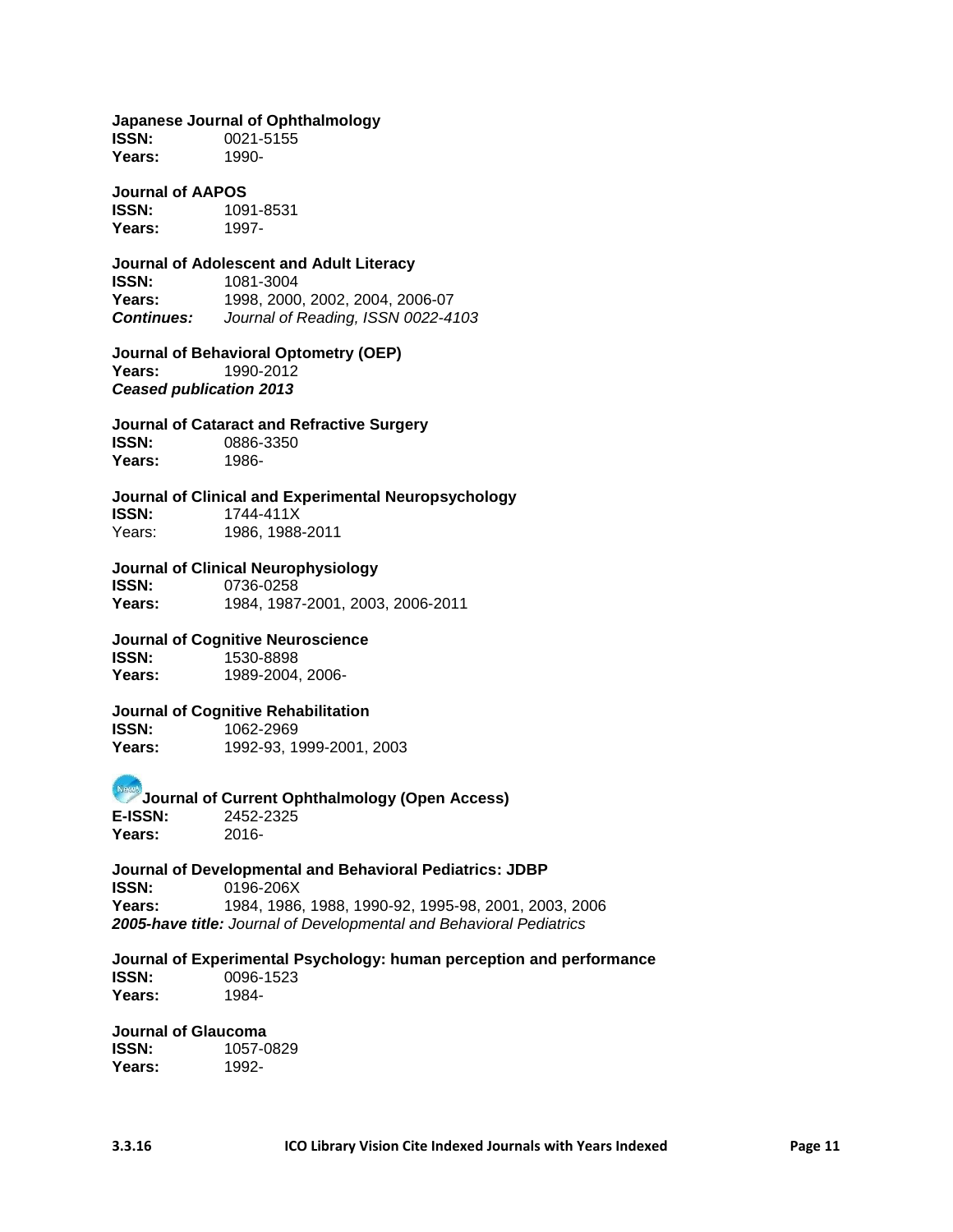#### **Journal of Intellectual and Developmental Disabilities**

**ISSN:** 1944-7515 **Years:** 2009-2010 **Continues:** *American Journal of Mental Retardation, ISSN: 0895-8017*

#### **Journal of Learning Disabilities**

**ISSN:** 0022-2194 **Years:** 1984-87, 1989-2002, 2004, 2006-07

#### **Journal of Medical Genetics**

**ISSN:** 0022-2593 **Years:** 1991-2007, 2010-11

#### **Journal of Medical Practice Management**

**ISSN:** 8755-0229 **Years:** 1985-87, 1991, 1993-99, 2014-

#### **Journal of Neuro-Ophthalmology ISSN:** 1070-8022

**Years:** 1993-

#### **Journal of Neurophysiology**

**ISSN:** 0022-3077<br>**Years:** 1984-Years:

### **Journal of Ocular Pharmacology and Therapeutics**

**ISSN:** 1080-7683 **Years:** 1995-

#### **Journal of Ophthalmic and Vision Research-JOVS**

**ISSN:** 2008-322X **Years:** 2008- *Continues: Iranian Journal of Ophthalmic Research, ISSN: 1735-4684*

#### **Journal of Ophthalmic Photography**

**ISSN:** 0198-6155 **Years:** 1983-86, 1989-

#### **Journal of Ophthalmology of Eastern Central and Southern Africa**

**Years:** 2008-14 *Superseded by: Journal of Ophthalmology of Eastern, Central and Southern Africa (JOECSA*)

#### **Journal of Ophthalmology of Eastern, Central and Southern Africa (JOECSA) Years:** 2015-

*Continues: Journal of Ophthalmology of Eastern Central and Southern Africa*

### **Journal of Optometric Education**

**ISSN:** 0098-6917 **Years:** 1984-1991 *Continued by: Optometric Education, 1991-, ISSN: 0098-6917*

### **Journal of Optometry and Visual Performance (OEP)**

**ISSN:** 2325-3487 **Years:** 2012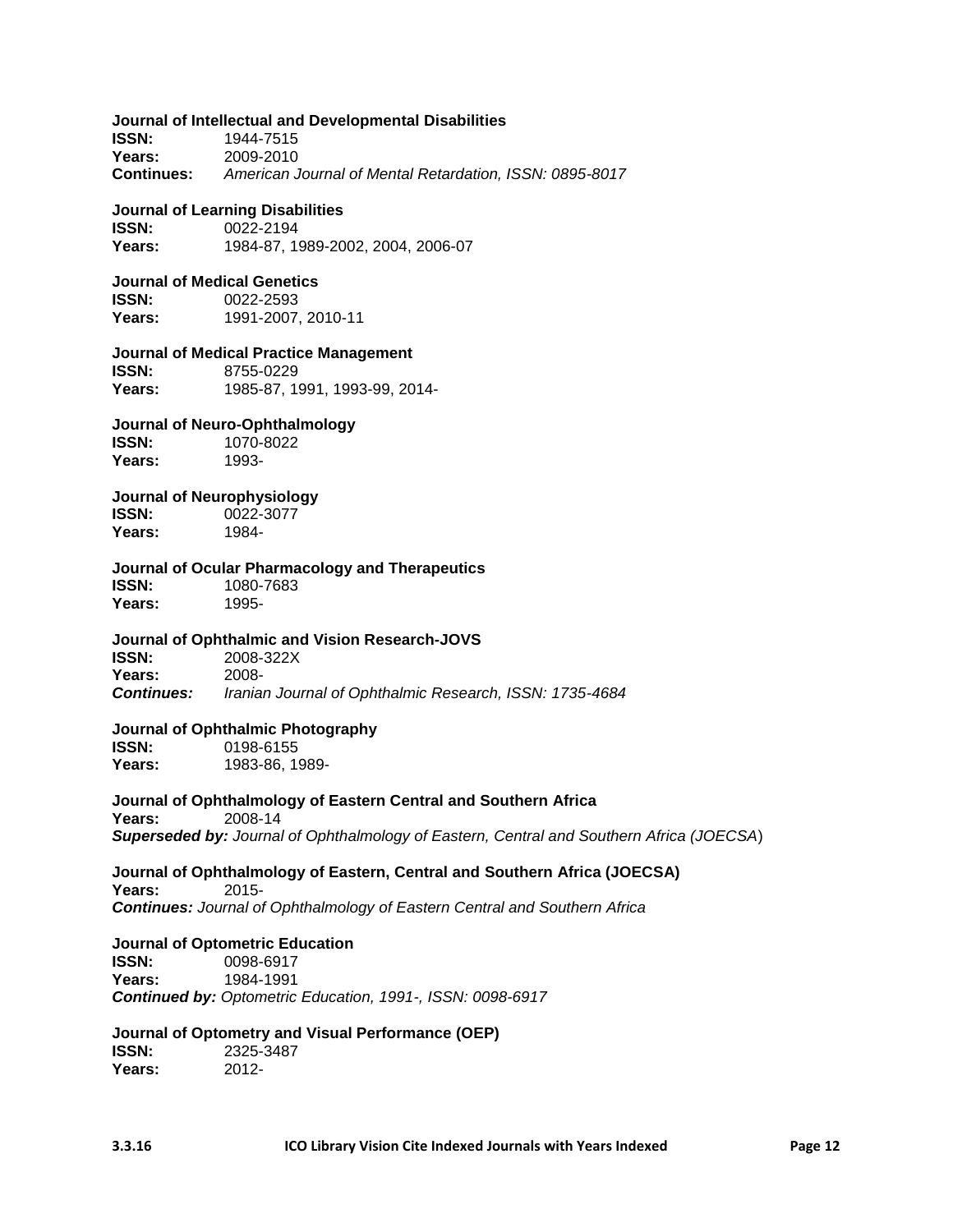**Journal of Pediatric Ophthalmology and Strabismus**

**ISSN:** 0191-3913 **Years:** 1984-

**Journal of Pediatrics**

**ISSN:** 0022-3476 **Years:** 1990-2004, 2006, 2008-

**Journal of Refractive Surgery (Includes Supplement) ISSN:** 1081-597X **Years:** 1985-

#### **Journal of Rehabilitation**

**ISSN:** 0022-4154 **Years:** 1993, 2001, 2006

#### **Journal of the American Optometric Association (AOA) ISSN:** 0003-0244

Years: 1978, 1983-1999 *Continues: A.O.A. Organizer Continued by: Optometry, 2000- , ISSN: 1558-1527*

# **Journal of the Illinois Optometric Association (IOA)**

**ISSN:** 0279-6422 **Years:** 1984-

**Journal of the Optical Society of America: Part A: optics and image science(JOSA) ISSN:** 0740-3232 **Years:** 1985-1993 *Continued by: Journal of the Optical Society of America: A, optics, image science and vision, 1994-, ISSN: 1084-7529*

### **Journal of the Optical Society of America: Part A: optics, image science and vision (JOSA) ISSN:** 1084-7529

**Years:** 1994- *Continues: Journal of the Optical Society of America: A, optics and image science, 1984-1995, ISSN: 0740-3232*

**Journal of Optometric Vision Development**

**ISSN:** 0099-1171 **Years:** 1999-2004

**Journal of Toxicology, Cutaneous and Ocular Toxicology ISSN:** 1532-2505 **Years:** 1982-96, 1989-2004 *Continued by: Cutaneous and Ocular Toxicology, 2005- , ISSN: 1556-9535*

**Journal of Vision-JOV (ARVO) ISSN:** 1534-7362 **Years:** 2014- *Open access 2016-*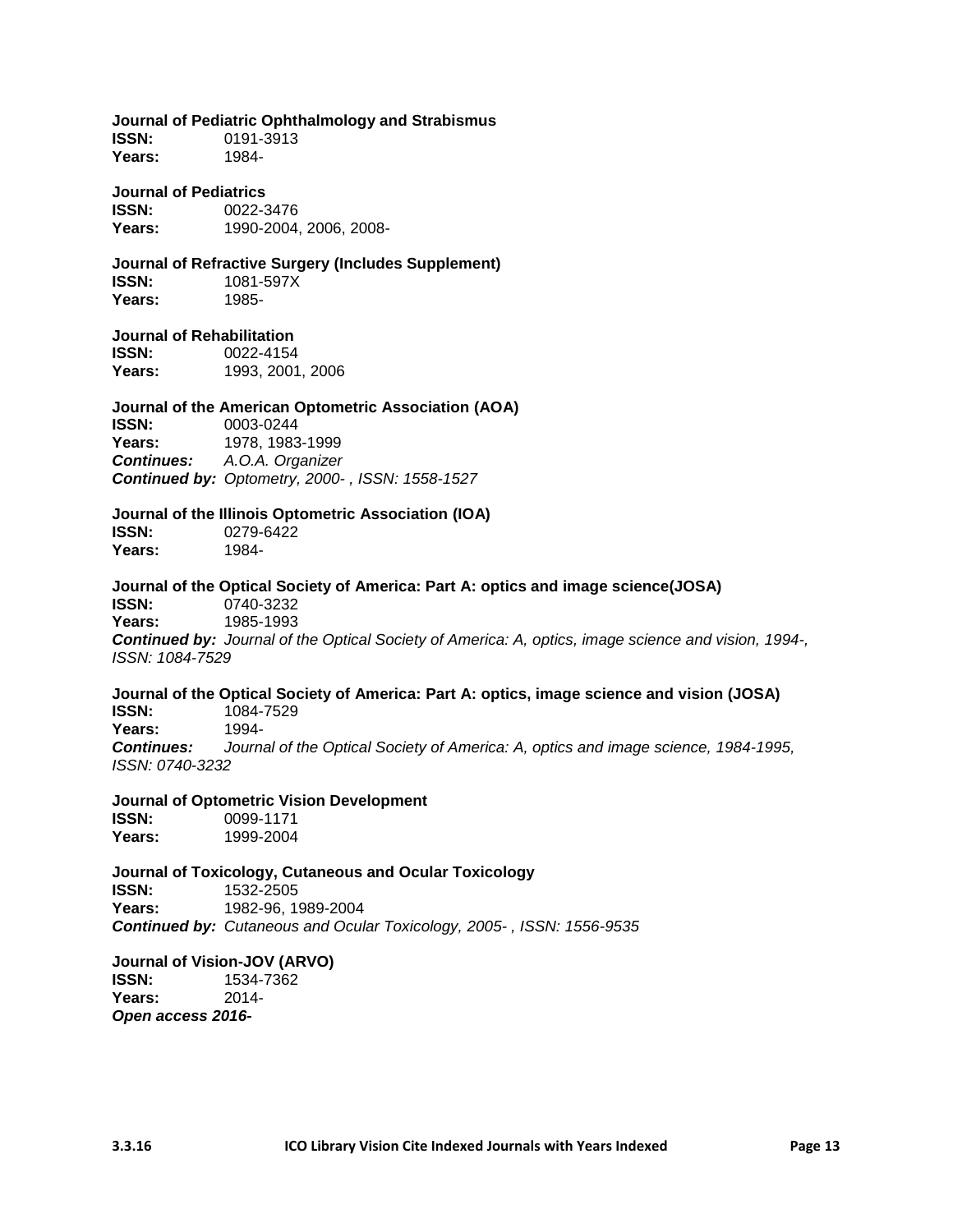#### **Journal of Vision Rehabilitation (Lincoln, Nebraska)**

**ISSN:** 1041-0384 Years: 1987-1997<br>**Continues:** Journal of *Continues: Journal of Vision Rehabilitation (Houston, Texas) Continued by: Journal of Low Vision and Neuro-Optometric Rehabilitation*

#### **Journal of Visual Impairment and Blindness**

**ISSN:** 1559-1476 **Years:** 1984-

#### **Kansas Optometric Journal**

Years: 1984-88, 1990-2014 *Continues: Kansas Optometrist*

#### **Karger Gazette**

**ISSN:** 0451-4475 **Years:** 2001, 2010, 2012-

**Keystoner (Pennsylvania Optometric Association)**

Years: 1988, 1990-2005, 2007-2014

#### **Korean Journal of Ophthalmology**

**ISSN:** 1011-8942 **Years:** 1987-

# **Learning Disabilities Research and Practice**

**ISSN:** 0938-8982 **Years:** 1991, 1993, 2000, 2003, 2006 **Continues:** *Learning Disabilities Focus, ISSN: 0892-5011 Continues: Learning Disabilities Research, ISSN: 0892-502X*

#### **Lenses and Technology**

**Years:** 1998-2002

#### **M.D. Computing**

**ISSN:** 0724-6811 **Years:** 1986-87, 1992-94, 1997, 1999

#### **Medical Economics**

**ISSN:** 0025-7206<br>**Years:** 1984-87.1 **Years:** 1984-87, 1989, 1991-99, 2004

#### **Medical Teacher**

**ISSN:** 0142-159X **Years:** 1983-2011

#### **Mental Retardation and Developmental Disabilities Research Reviews E-ISSN:** 1098-2779 **Years**: 1996, 1998-2000, 2002, 2006 *Continued in part by:Developmental Disabilities Research Reviews, ISSN: 1940-5529 Ceased in 2007*

#### **Michigan Optometrist**

**ISSN:** 1071-1627 **Years:** 1981, 1984-2013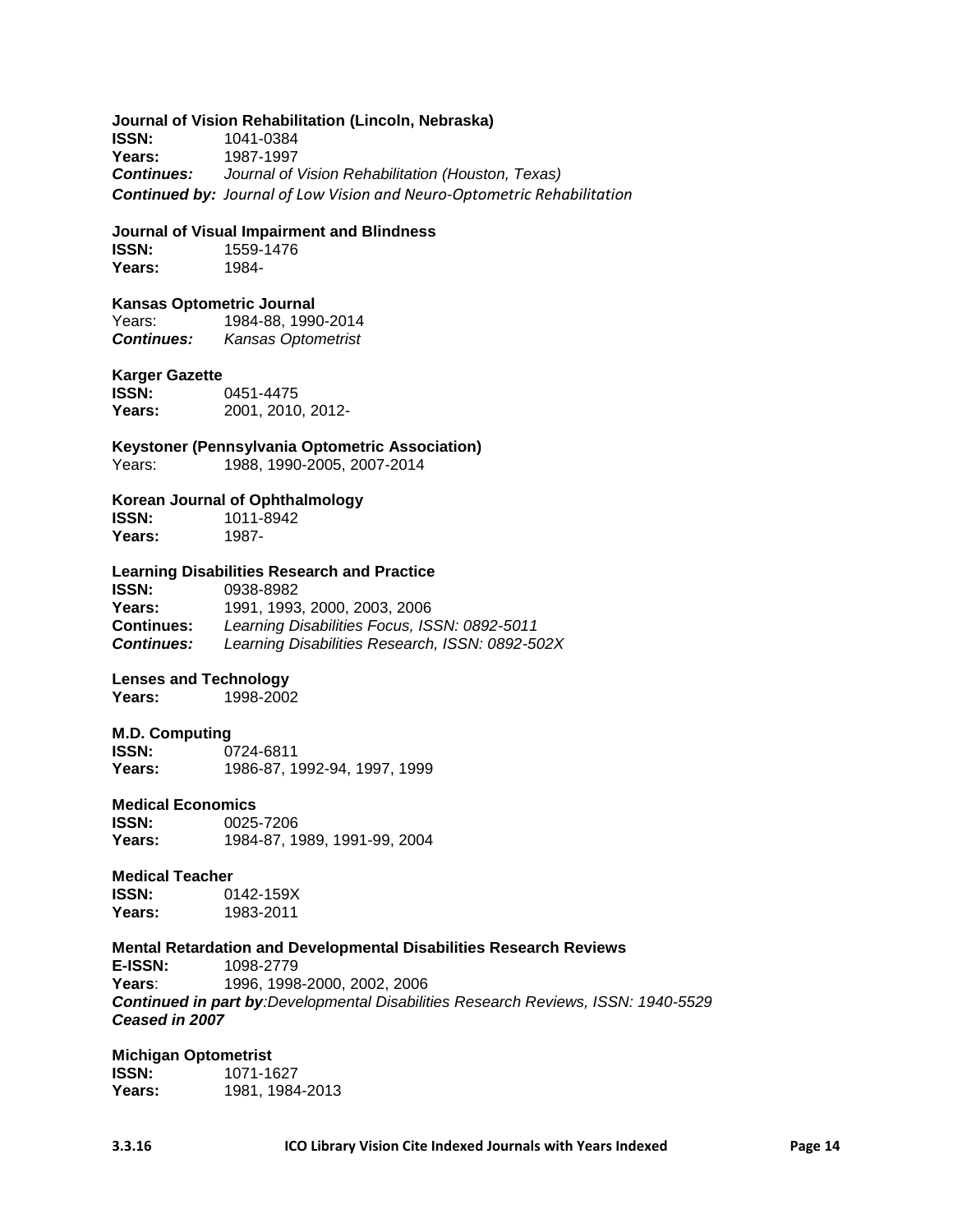#### **Military Medicine**

**ISSN:** 0026-4075 **Years:** 1997-2001

#### **Milbank Quarterly**

**ISSN:** 0887-378X **Years:** 1984, 1991-92, 1996

# **Morbidity and Mortality Weekly Report**

**ISSN:** 0149-2195<br> **Years:** 2001-2004 **Years:** 2001-2004

### **Nature**

**ISSN:** 0028-0836 Years: 1984, 1986-2004, 2006-08, 2010-

#### **Neuro-Ophthalmology**

**ISSN:** 0165-8107<br>**Years:** 1987-Years:

# **Neurology**

**ISSN:** 0028-3878 Years: 1996-

### **Neurology and Neurology Clinical Practice Bundle**

**ISSN:** 2163-0402<br>Years: 1996-Years:

#### **Neuropsychologia**

**ISSN:** 0028-3932 **Years:** 1983-2006

#### **New England Journal of Medicine ISSN:** 0028-4793

**Years:** 1984, 1986-

#### **New O.D.: supplement to Optometric Management Years:** 2001, 2003-07

**Northern Sights (North Dakota Optometric Association) Years:** 1999, 2001-05, 2007-2014

# **Ocular Immunology and Inflammation**

**ISSN:** 0927-3948 **Years:** 1993-

### **Ocular Surface ISSN:** 1542-0124

**Years:** 2003-

#### **OEP Assistants' Courses Years:** 1984-1991

**OEP Curriculum II Years:** 1984-1989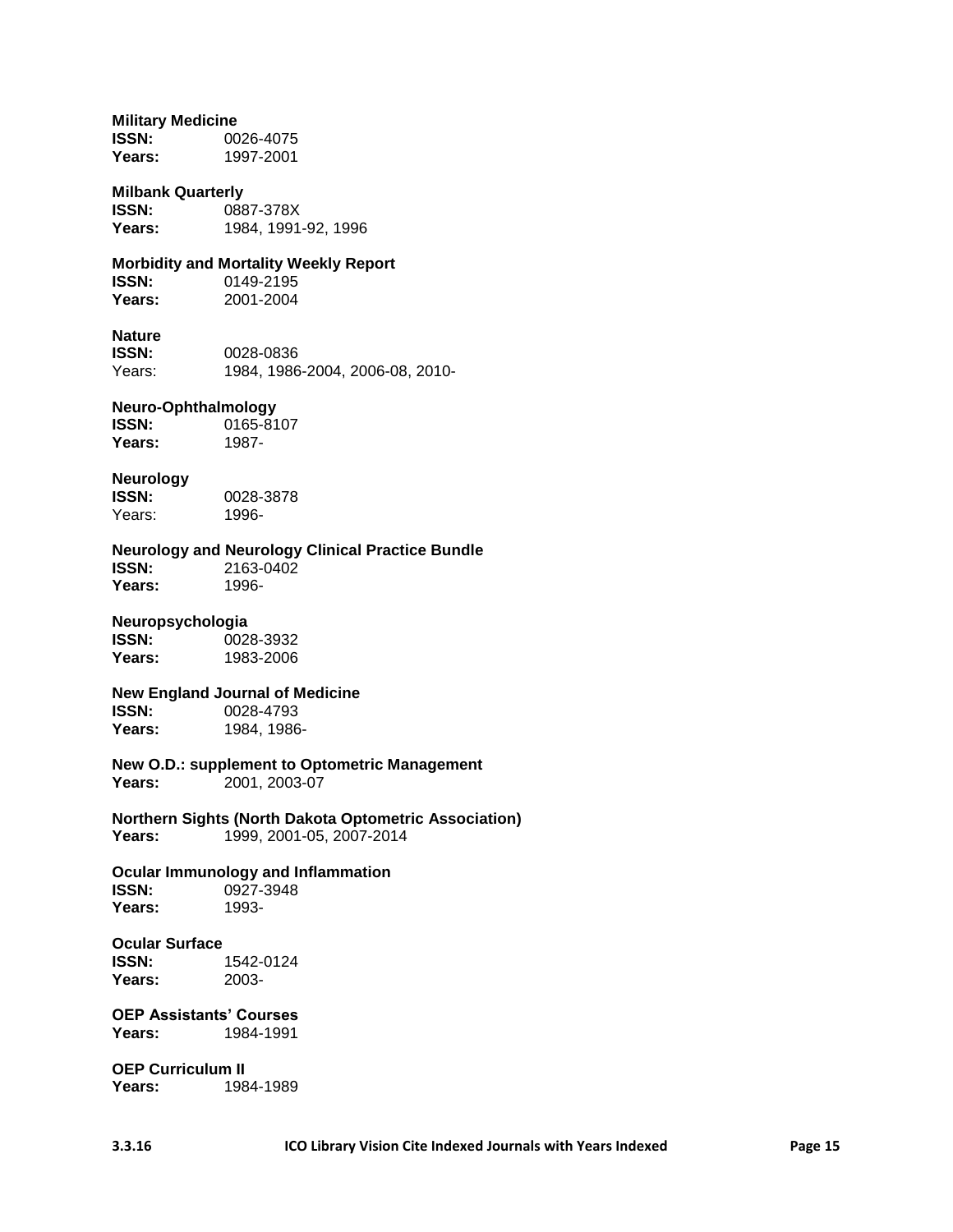**Ophthalmic and Physiological Optics ISSN:** 0275-5408 **Years:** 1984- **Ophthalmic Epidemiology ISSN:** 0928-6586 **Years:** 1995- **Ophthalmic Genetics ISSN:** 1381-6810 **Years:** 1994- **Ophthalmic Lenses: a supplement to Australian Optometry Years:** 2001-05, 2007-2011 **Ophthalmic Pediatrics and Genetics ISSN:** 0167-6784 **Years:** 1982, 1984, 1986-93 **Ophthalmic Plastic and Reconstructive Surgery ISSN:** 0740-9303 **Years:** 1986- **Ophthalmic Practice ISSN:** 0832-9869 **Years:** 1987-2003 **Ophthalmic Professional (Open Access) Years:** 2013- **Ophthalmic Research ISSN:** 0030-3747 **Years:** 1983- **Ophthalmic Surgery ISSN:** 0022-023X **Years:** 1987, Jan.-July/Aug. 1995 *Continued by: Ophthalmic Surgery and Lasers, ISSN: 1082-3069* **Ophthalmic Surgery and Lasers ISSN:** 1082-3069 **Years:** Sept./Dec. 1995-2002 *Continues: Ophthalmic Surgery, 1970-July/Aug. 1995, ISSN: 0022-023X Continued by: Ophthalmic Surgery, Lasers & Imaging, Sept./Oct. 1995-2002, ISSN: 2325-8160* **Ophthalmic Surgery, Lasers & Imaging: the official journal of the International Society for Imaging in the Eye ISSN:** 2325-8160 **E-ISSN:** [1938-2375](http://laurel.lso.missouri.edu/search~S8/t?Ophthalmic+surgery%2C+lasers+%26+imaging+%28Online%29) **Years:** 2003-2012 *Continues: Ophthalmic Surgery and Lasers, 1995-2002, ISSN: 1082-3069 Continued by: Ophthalmic Surgery, Lasers & Imaging Retina, 2013- , ISSN: 2325-8179*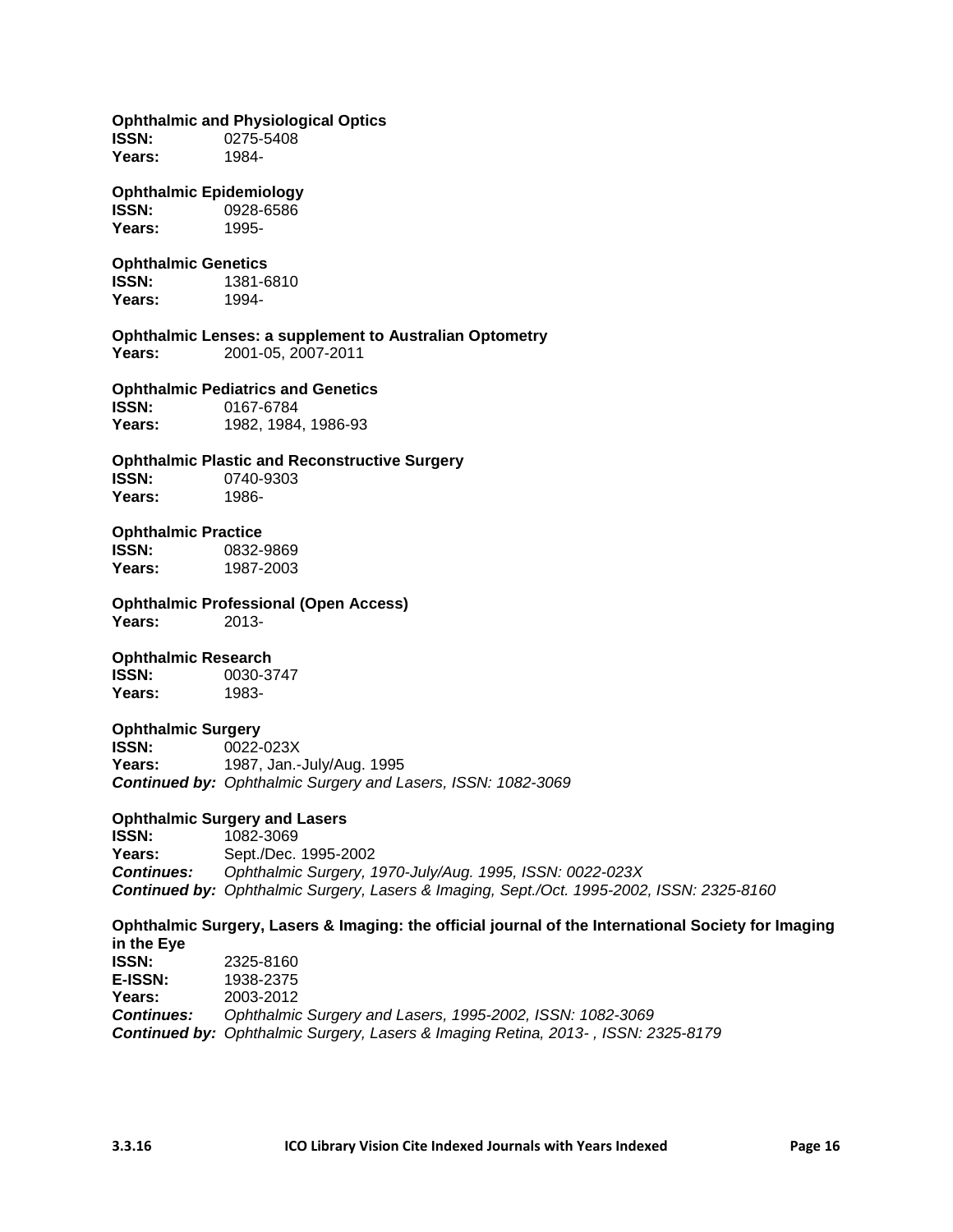| Imaging in the Eye<br><b>ISSN:</b><br>Years:<br><b>Continues:</b>          | Ophthalmic Surgery, Lasers & Imaging Retina: the official journal of the International Society for<br>2325-8179<br>2013-<br>Ophthalmic Surgery and Lasers & Imaging, 2003-2012, ISSN: 2325-8160 |
|----------------------------------------------------------------------------|-------------------------------------------------------------------------------------------------------------------------------------------------------------------------------------------------|
| Ophthalmologica<br><b>ISSN:</b><br>Years:                                  | 0030-3755<br>1984-                                                                                                                                                                              |
| Ophthalmology<br><b>ISSN:</b><br>Years:                                    | 0161-6420<br>1997-                                                                                                                                                                              |
| E-ISSN:<br>Years:                                                          | <b>Ophthalmology and Eye Diseases-PMC (Open Access)</b><br>1179-1721<br>$2016 -$                                                                                                                |
| <b>Ophthalmology Management</b><br><b>ISSN:</b><br>Years:                  | 1532-0316<br>1998-                                                                                                                                                                              |
| <b>Ophthalmology Times</b><br><b>ISSN:</b><br>Years:                       | 0193-032X<br>1999-                                                                                                                                                                              |
| <b>Optical Prism</b><br><b>ISSN:</b><br>Years:                             | 0824-3441<br>1998-2014                                                                                                                                                                          |
| Years:                                                                     | <b>Optical Technician: a supplement to Optician</b><br>2001                                                                                                                                     |
| <b>Optical World (England)</b><br><b>ISSN:</b><br>Years:                   | 0969-1952<br>1984-                                                                                                                                                                              |
| Optician<br>ISSN:<br>Years:                                                | 0030-3968<br>1999-<br><b>Includes supplement: Optical Technician</b>                                                                                                                            |
| <b>Optometric Education</b><br><b>ISSN:</b><br>Years:<br><b>Continues:</b> | 0098-6917<br>1991-<br>Journal of Optometric Education, 1975-1991, ISSN: 0098-6917                                                                                                               |
| <b>Optometric Management</b><br><b>ISSN:</b><br>Years:                     | 0030-4085<br>1982-                                                                                                                                                                              |
| <b>Optometry</b><br><b>ISSN:</b><br>Years:<br><b>Continues:</b>            | 1558-1527<br>2000-<br>Journal of the American Optometric Association (AOA), ISSN: 0003-0244                                                                                                     |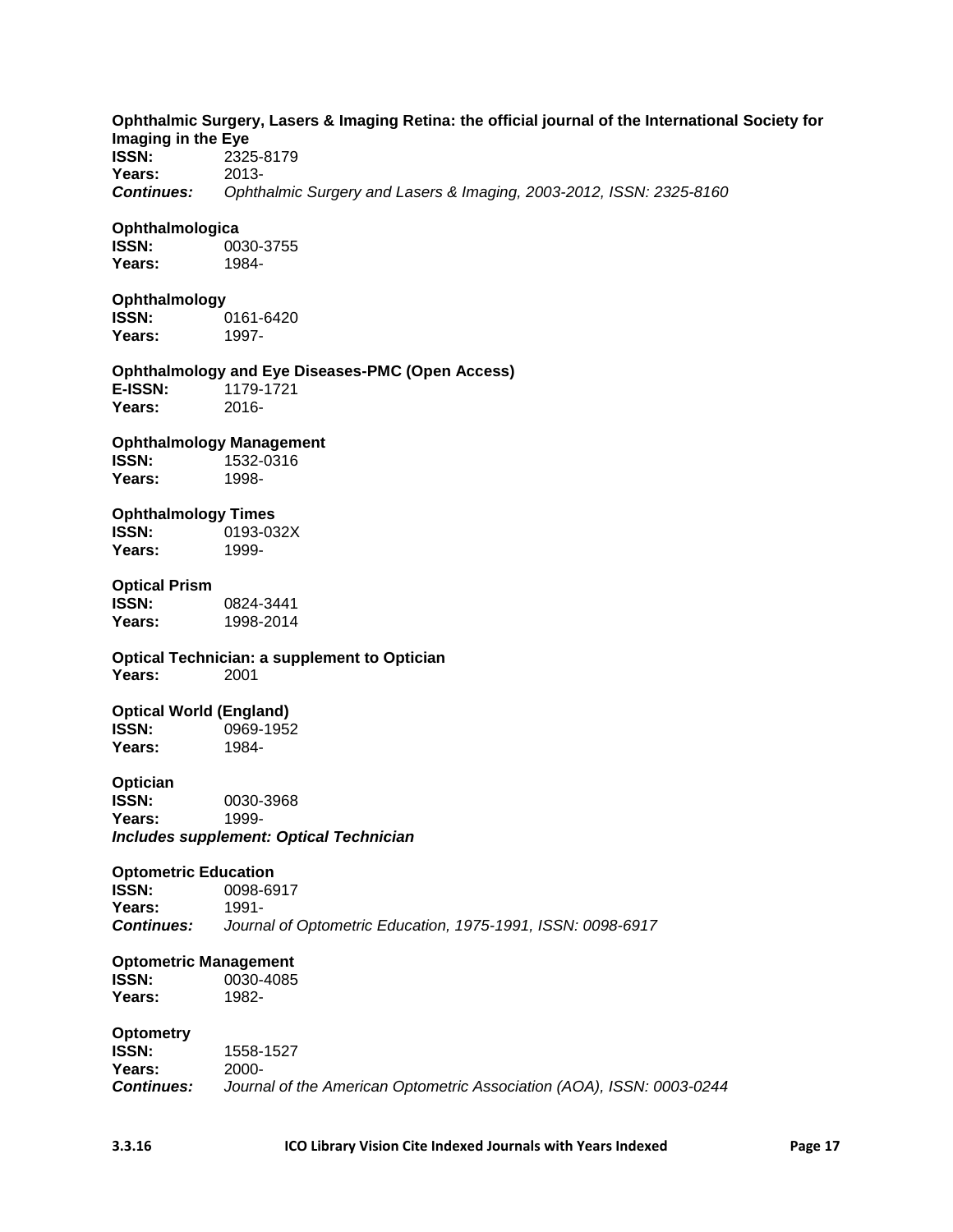**Optometry and Vision Science ISSN:** 1040-5488 **Years:** 1989- *Online only 2016-* **Optometry and Visual Performance ISSN:** 2325-3479 **Years:** 2013- **Optometry Times (Open Access) ISSN:** 0890-7080 **E-ISSN**: 2328-3904 Years: *Open access 2016-* **Optometry Today (England) ISSN:** 0268-5485 **Years:** 1985- **Pediatrics ISSN:** 0031-4005 **Years:** 1985-88, 1991-2004, 2006- **Perceptual and Motor Skills ISSN:** 0031-5125 **Years:** 1984- **Perception (England) ISSN:** 0301-0066 **Years:** 1983- **Perception and Psychophysics**<br>**ISSN:** 0031-5117 0031-5117<br>1997-Years: **Perspectives (Ohio Optometric Association) Years:** 1984-85, 1991-95, 1997-99, 2001-04, 2006-13 **Practical Optometry ISSN:** 1181-6058 **Years:** 1990-2003 **Practice: a supplement to Australian Optometry Years:** 2001-2008 **Primary Care Optometry News ISSN:** 1081-6437 **Years:** 1995- **Progress in Retinal and Eye Research ISSN:** 1350-9462 **Years:** 1988, 1997- **Psychological Review ISSN:** 0033-295X **Years:** 1988-2004, 2006-07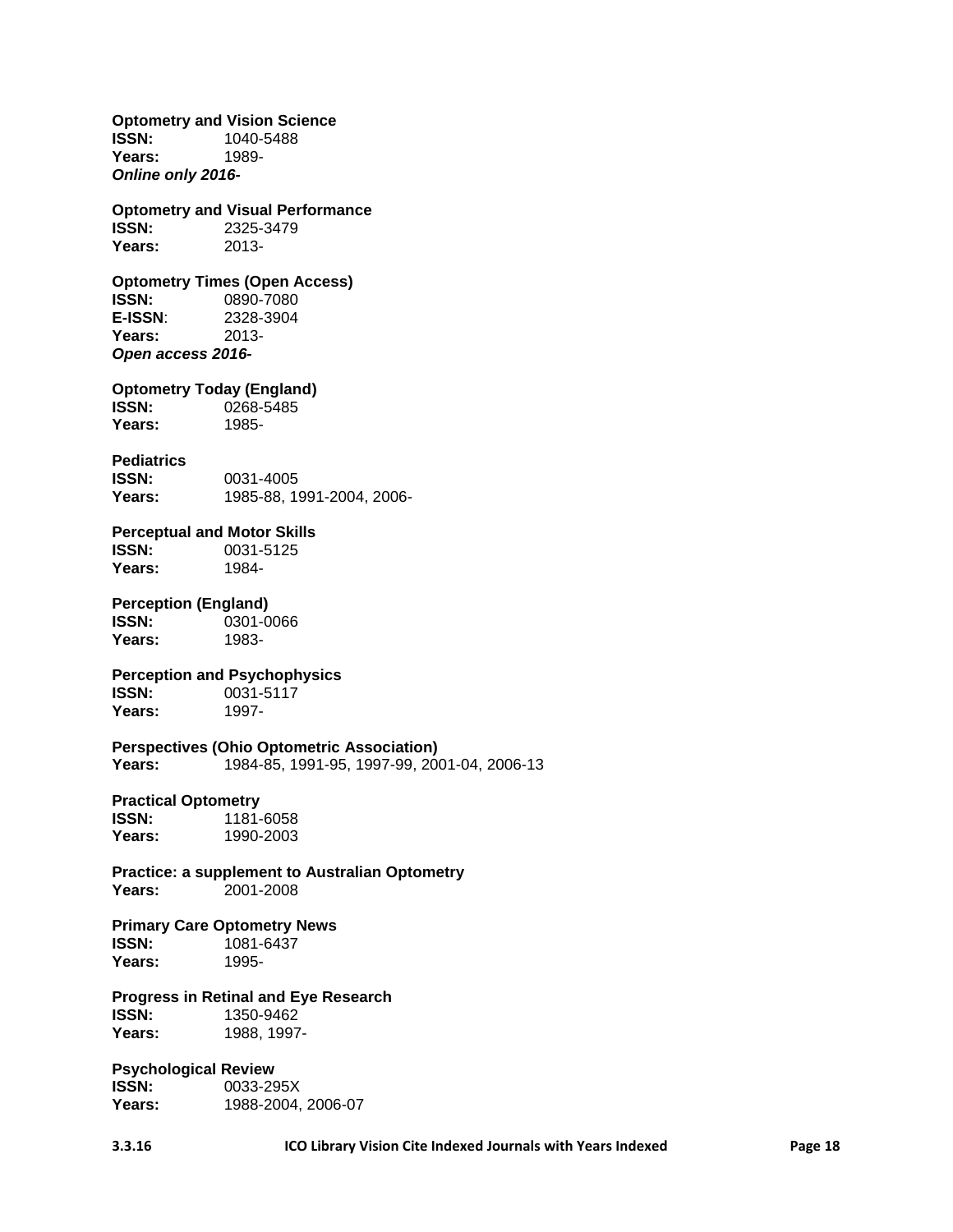**Re: View ISSN:** 0899-1510 **Years:** 1989-2010 **Refractive Eyecare ISSN:** 1094-6616 **Years:** 2003-2013 *Ceased publication* **Retina**<br>**ISSN: ISSN:** 0275-004X **Years:** 1984- **Retinal Cases and Brief Reports ISSN:** 1935-1089 Years: **Review of Ophthalmology ISSN:** 1081-0226 **Years:** 1994- **Review of Optometry ISSN:** 1930-160X<br>**Years:** 1984-1993. **Years:** 1984-1993, 2008- **Saudi Journal of Ophthalmology (Open Access)**<br>E-ISSN: 1319-4534 **E-ISSN:** 1319-4534 **Years:** 2016- **Scientific American ISSN:** 0036-8733 **Years:** 1984-97, 1999-2004, 2007-09 Science<br>**ISSN:** 0036-8075<br>1984-Years: **SCOA Delineator Years:** 2003-04, 2008-2011 **Seminars in Ophthalmology ISSN:** 0882-0538 **Years:** 1986- **South African Optometrist ISSN:** 0378-9411<br>**Years:** 1984-2014 **Years:** 1984-2014 *Continued by: African Vision and Eye Health Journal 2015- , ISSN: 2413-3183* **Spatial Vision ISSN:** 0169-1015

**Years:** 1984-2009